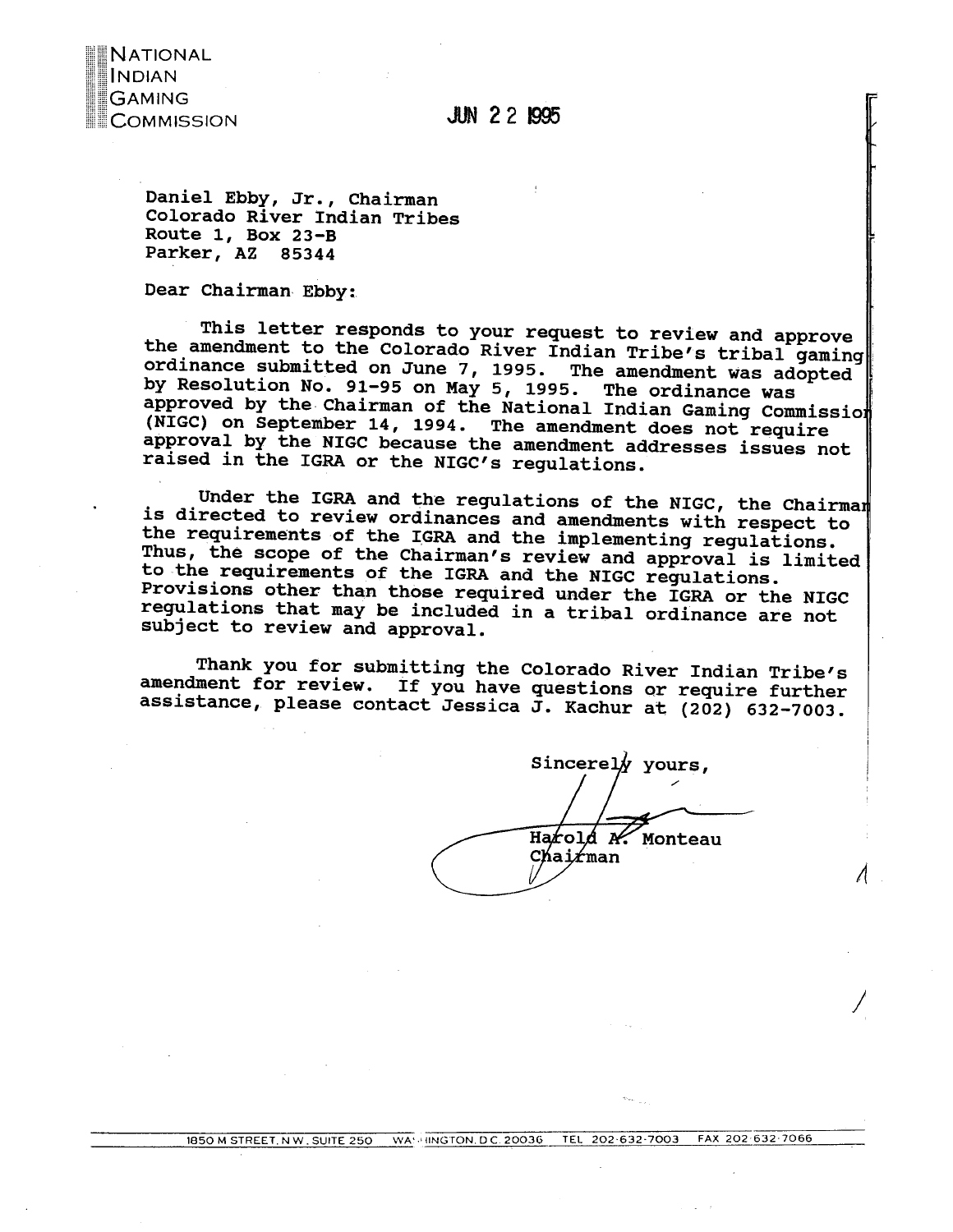**Resolution No. 91-95** 

## **RESOLUTION**

**Amend & COLORADO RIVER TRIBAL COUNCIL** 

 $\mathbf{A}$ 

 $\big($ 

|                       | A Resolution to Ordinance of the Colorado River Indian Tribes                                                                                                                                                                                                                                   | Amend Section 201 ("Definitions") of the Gaming |  |                                                |  |
|-----------------------|-------------------------------------------------------------------------------------------------------------------------------------------------------------------------------------------------------------------------------------------------------------------------------------------------|-------------------------------------------------|--|------------------------------------------------|--|
|                       | Be it resolved by the Tribal Council of the Colorado River Indian Tribes, in RERRIA meeting assembled                                                                                                                                                                                           |                                                 |  |                                                |  |
| on $\equiv$           |                                                                                                                                                                                                                                                                                                 | May 5, 1995                                     |  |                                                |  |
|                       | WHEREAS, the Tribes operate a gaming facility that provides<br>amenities for the entire community; and                                                                                                                                                                                          |                                                 |  |                                                |  |
|                       | WHEREAS, some of these amenities are designated for families,<br>which may include minor children; and                                                                                                                                                                                          |                                                 |  |                                                |  |
| WHEREAS,              | it necessary to provide guidance to the Gaming Enterprise<br>Board and the Tribal Gaming Agency regarding those areas<br>where minor children may only enter as incidental ingress<br>and egress when in the company of a parent or guardian;<br>and                                            |                                                 |  |                                                |  |
| WHEREAS,              | it is the policy of the Tribes to ensure that no<br>individual under the age of 18 (eighteen) shall be<br>allowed to engage in any Class II or Class III Gaming<br>Activities; and                                                                                                              |                                                 |  |                                                |  |
| <b>WHEREAS,</b>       | the Tribes' Class III Gaming Compact with the State of<br>Arizona states that "[n]o person under 18 years of age<br>shall be permitted to place any wager, directly or<br>indirectly, in any Gaming Activities." (\$3(1)); and                                                                  |                                                 |  |                                                |  |
| WHEREAS,              | the Tribes' Gaming Ordinance prohibits persons under 18<br>(eighteen) years of age from remaining on the Gaming<br>Floor, but it does not define the term "Gaming Floor,"<br>nor does it address whether minors may cross through the<br>Gaming Floor when accompanied by a parent or quardian: |                                                 |  |                                                |  |
|                       | The foregoing resolution was on _                                                                                                                                                                                                                                                               |                                                 |  | May $5, 1995$ duly approved by a vote of       |  |
|                       |                                                                                                                                                                                                                                                                                                 |                                                 |  |                                                |  |
|                       | Tribal Council of the Colorado River Indian Tribes, pursuant to authority vested in it by Section                                                                                                                                                                                               |                                                 |  |                                                |  |
|                       | l.q.<br>_ Article                                                                                                                                                                                                                                                                               | VI                                              |  | of the Constitution and By laws of the Tribes, |  |
| date of its adoption. | ratified by the Tribes on March 1, 1975 and approved by the Secretary of the Interior on May 29, 1975,<br>pursuant to Section 16 of the Act of June 18, 1934, (48 Stat. 984). This resolution is effective as of the                                                                            |                                                 |  |                                                |  |

COLORADO RIVER TRIBAL COUNCIL

By .<br>hairman. Sawand m.

ecrata